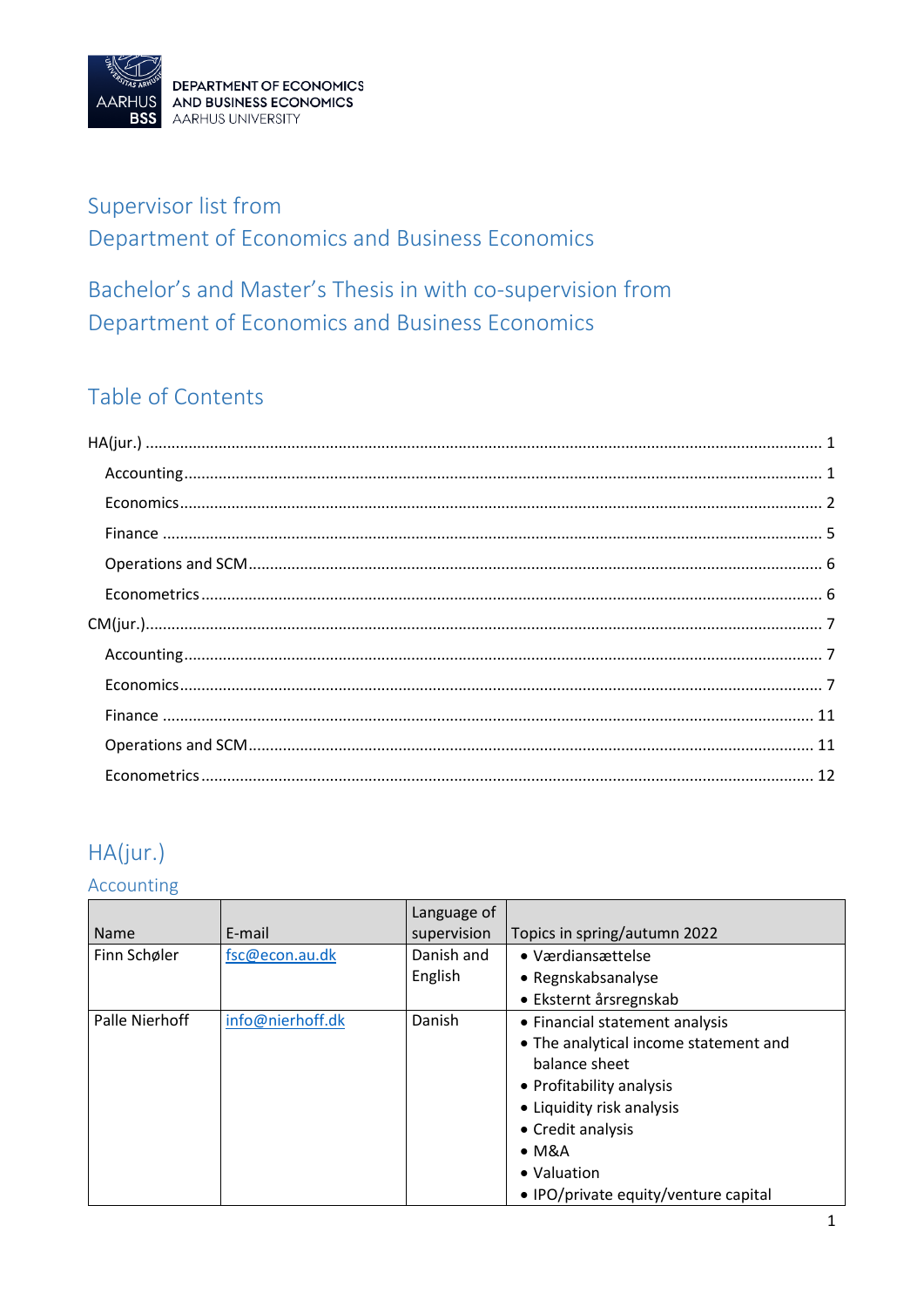

#### <span id="page-1-0"></span>Economics

|                |                      | Language of |                                             |
|----------------|----------------------|-------------|---------------------------------------------|
| <b>Name</b>    | E-mail               | supervision | Topics in spring/autumn 2022                |
| Alexander Koch | akoch@econ.au.dk     | Danish and  | • Microeconomic theory                      |
|                |                      | English     | • Contract theory                           |
|                |                      |             | • Behavioural theory                        |
| Allan Sørensen | allans@econ.au.dk    | Danish and  | • International economics                   |
|                |                      | English     | • International trade                       |
|                |                      |             | • Industrial economics & industry dynamics  |
|                |                      |             | • Economics of globalization                |
| Anna Piil Damm | apd@econ.au.dk       | Danish and  | • Økonomiske analyser af                    |
|                |                      | English     | boligmarkedet/Economic analyses of          |
|                |                      |             | housing markets                             |
|                |                      |             | • Indvandring/Immigration                   |
|                |                      |             | • Kriminalitet/Crime                        |
|                |                      |             | • Arbejdsmarkedet/The (Danish) labour       |
|                |                      |             | market                                      |
|                |                      |             | · Uddannelse/Education                      |
| Astrid Würtz   | awr@econ.au.dk       | Danish and  | • Family economics and family friendly      |
| Rasmussen      |                      | English     | policies                                    |
|                |                      |             | • Population economics                      |
|                |                      |             | • Labour economics and evaluation of labour |
|                |                      |             | market policies                             |
|                |                      |             | • Education                                 |
| Carsten B.     | candersen@econ.au.dk | Danish and  | • Social mobility                           |
| Andersen       |                      | English     | • Health economics                          |
|                |                      |             | • Non-market valuation                      |
|                |                      |             | • Wind Turbines                             |
|                |                      |             | • Housing Market                            |
| Christian      | chbj@econ.au.dk      | Danish and  | • Economic Growth                           |
| Bjørnskov      |                      | English     | • Political Economy                         |
|                |                      |             | • Foreign Aid                               |
| Jan Bentzen    | jb@econ.au.dk        | Danish      | · Bæredygtighed og miljøindikatorer         |
|                |                      |             | · Havvindmøller                             |
|                |                      |             | • Energiforbrug og transport                |
|                |                      |             | • Danmarks olie- og gasudvinding            |
|                |                      |             | · Energiforbrug og CO2-udledninger          |
| Julia Nafziger | jnafziger@econ.au.dk | Danish and  | • Behavioural economics                     |
|                |                      | English     | • Experimental economics                    |
|                |                      |             | • Applied micro theory                      |
|                |                      |             | • Incentives in organisations               |
|                |                      |             | · Industrial organization                   |
| Lars Skipper   | Iskipper@econ.au.dk  | Danish and  | • Labour market policy evaluation           |
|                |                      | English     | • Applied microeconometrics                 |
|                |                      |             | • Firm-based training and productivity      |
|                |                      |             | • Health economics                          |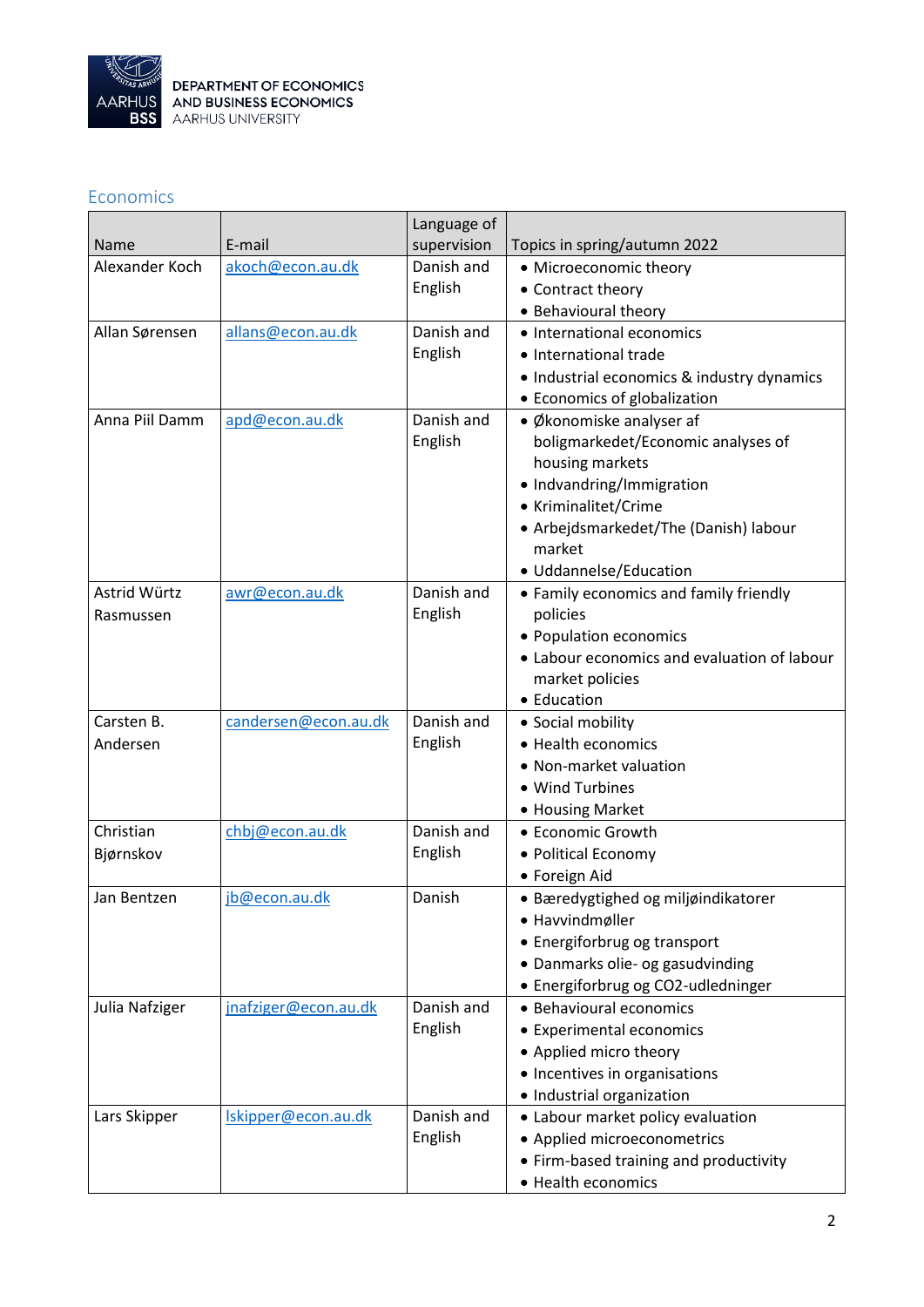

|                       |                      | Language of |                                               |
|-----------------------|----------------------|-------------|-----------------------------------------------|
| <b>Name</b>           | E-mail               | supervision | Topics in spring/autumn 2022                  |
| Leonidas Enrique      | delarosa@econ.au.dk  | Danish and  | • Information economics                       |
| de la Rosa            |                      | English     | • Game theory (e.g., signalling, screening)   |
|                       |                      |             | • Psychology and economics                    |
|                       |                      |             | • Principal-agent models (hidden action,      |
|                       |                      |             | hidden information)                           |
|                       |                      |             | • Incentives and motivation                   |
| Maria Humlum          | mhumlum@econ.au.dk   | Danish and  | • Economics of Education                      |
|                       |                      | English     | • Labour Economics                            |
|                       |                      |             | • Microeconometric Evaluation                 |
|                       |                      |             | • Applied Microeconometrics                   |
| Marianne              | msimonsen@econ.au.dk | Danish and  | • Family economics                            |
| Simonsen              |                      | English     | • Education economics                         |
|                       |                      |             | • Labour economics                            |
|                       |                      |             | • Policy evaluation                           |
|                       |                      |             | • Applied microeconometrics                   |
| <b>Martin Paldam</b>  | mpaldam@econ.au.dk   | Danish and  | · Udviklingsøkonomi/Development               |
|                       |                      | English     | economics                                     |
|                       |                      |             | • Public Choice                               |
| <b>Mette Trier</b>    | mdamgaard@econ.au.dk | Danish and  | · Behavioural economics/adfærdsøkonomi        |
| Damgaard              |                      | English     | · Nudging/adfærdsdesign                       |
|                       |                      |             | · Industrial Economics/industriøkonomi        |
|                       |                      |             | • Cartel formation/karteldannelse             |
| Michael               | mic@econ.au.dk       | Danish and  | • Personal economics                          |
| Christensen           |                      | English     | • Macroeconomics                              |
|                       |                      |             | • Monetary theory and policy                  |
|                       |                      |             | $\bullet$ Finance                             |
| <b>Michael Svarer</b> | msvarer@econ.au.dk   | Danish and  | • Applied microeconometrics                   |
|                       |                      | English     | • Family economics                            |
|                       |                      |             | • Housing economics                           |
|                       |                      |             | • Labour economics                            |
| Mogens Dilling-       | dilling@econ.au.dk   | Danish and  | • Case studies                                |
| Hansen                |                      | English     | • Brancheanalyser/industry studies            |
|                       |                      |             | • Analyse af konkret virksomhed/firm          |
|                       |                      |             | performance                                   |
|                       |                      |             | • Strategiske analyser/strategic analysis     |
|                       |                      |             | · Industriøkonomiske emner/industrial         |
|                       |                      |             | organisation                                  |
|                       |                      |             | • Innovation/Research & Development           |
|                       |                      |             | • Markedsanalyser/market research             |
|                       |                      |             | • Kundetilfredshedsanalyser/customer          |
|                       |                      |             | satisfaction                                  |
|                       |                      |             | • Kvantitative analyser generelt/quantitative |
|                       |                      |             | analysis in general                           |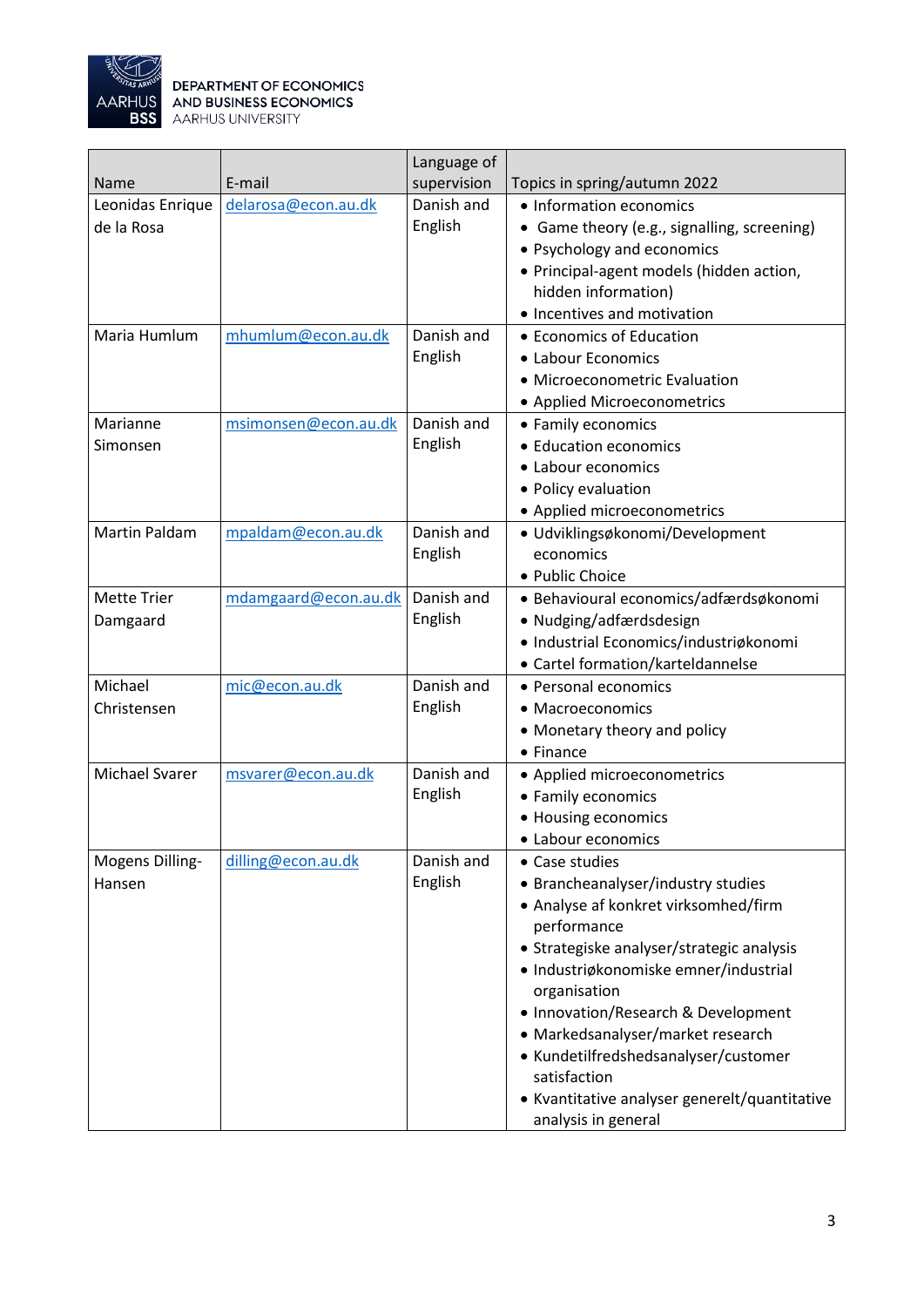

|                         |                     | Language of |                                                 |
|-------------------------|---------------------|-------------|-------------------------------------------------|
| Name                    | E-mail              | supervision | Topics in spring/autumn 2022                    |
| Nicola Maaser           | nmaaser@econ.au.dk  | English     | • Applied game theory                           |
|                         |                     |             | • Applied micro theory                          |
|                         |                     |             | • Experimental economics                        |
|                         |                     |             | • Industrial organization                       |
|                         |                     |             | · Political economy                             |
| Niels Nannerup          | nna@econ.au.dk      | Danish and  | • Applied microeconomics                        |
|                         |                     | English     | • Energy economics                              |
| <b>Niels Peter Mols</b> | nmols@econ.au.dk    | Danish and  | • Transaction cost theory                       |
|                         |                     | English     | • Resource-based view of the firm               |
|                         |                     |             | • Foreign entry mode                            |
|                         |                     |             | • Make-or-buy analysis                          |
|                         |                     |             | • Economic analysis of contracts                |
| Niels Skipper           | nskipper@econ.au.dk | Danish and  | • Health economics                              |
|                         |                     | English     |                                                 |
| Peter Jensen            | pje@econ.au.dk      | Danish and  | · Industriøkonomiske emner/Industrial           |
|                         |                     | English     | Organization                                    |
|                         |                     |             | • Economics of Education                        |
| Philipp Schröder        | psc@econ.au.dk      | Danish and  | • International economics                       |
|                         |                     | English     | • Industrial economics and firm strategies      |
|                         |                     |             | • Globalisation/trade/FDI/migration             |
|                         |                     |             | • Global firms and internationalization         |
|                         |                     |             | • European economic issues                      |
|                         |                     |             | • Competition policy                            |
|                         |                     |             | • Economic policy (euro, fiscal, debt, reforms) |
|                         |                     |             | • Country studies                               |
|                         |                     |             | • Sector studies                                |
| Rune Majlund            | rvejlin@econ.au.dk  | Danish and  | • Search and Matching models                    |
| Vejlin                  |                     | English     | • Topics in labour economics                    |
|                         |                     |             | • Unemployment durations and labour             |
|                         |                     |             | market policies                                 |
|                         |                     |             | • Wage inequality                               |
| <b>Tor Eriksson</b>     | tor@econ.au.dk      | Danish and  | • Asian economies (esp. China, Japan)           |
|                         |                     | English     | • Personnel economics (economic analysis of     |
|                         |                     |             | wage and HRM politics within firms and          |
|                         |                     |             | organizations)                                  |
|                         |                     |             | • Understanding differences in performance      |
|                         |                     |             | between individuals or firms or countries       |
|                         |                     |             | • International labour markets                  |
|                         |                     |             | • Incentive systems in firms and                |
|                         |                     |             | organizations - what works, what does not       |
|                         |                     |             | work, and why?                                  |
|                         |                     |             | • Empirical human resource management           |
|                         |                     |             | • Corporate performance differences             |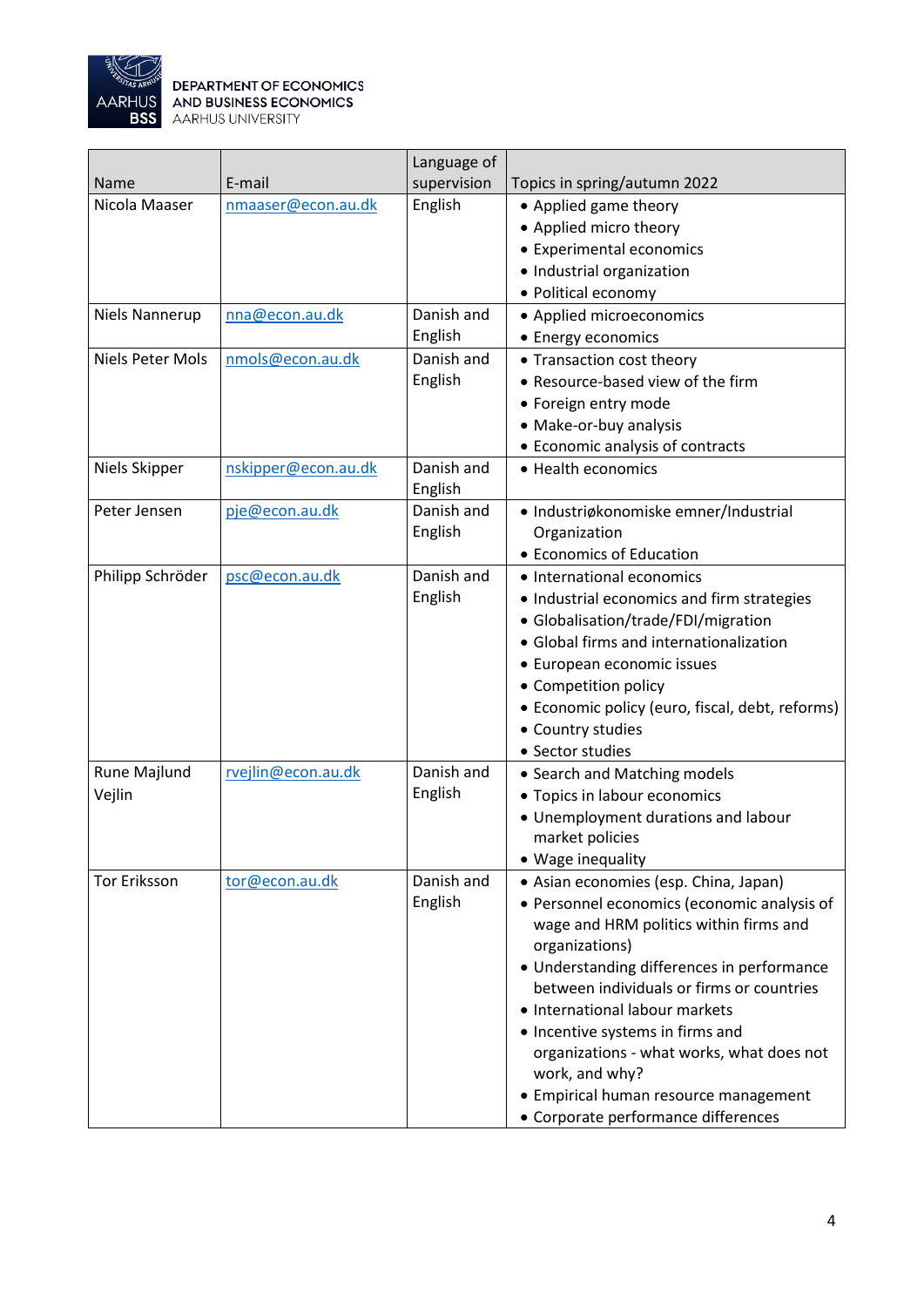

| <b>Name</b>    | E-mail            | Language of<br>supervision | Topics in spring/autumn 2022                                                                                                                                                                                                                                                                                                                                                                                                                                                            |
|----------------|-------------------|----------------------------|-----------------------------------------------------------------------------------------------------------------------------------------------------------------------------------------------------------------------------------------------------------------------------------------------------------------------------------------------------------------------------------------------------------------------------------------------------------------------------------------|
| Valdemar Smith | vsmith@econ.au.dk | Danish and<br>English      | • Strategiske analyser af<br>virksomheder/strategic analysis<br>· Industriøkonomiske emner,<br>karteldannelser, fusioner og<br>virksomhedsovertagelser osv./Industrial<br>economics and firm strategies<br>• Analyser af brancher, konkurrence,<br>globalisering og vækst/sector studies,<br>globalisation, competition<br>• Konkurrencepolitik og<br>konkurrencebegrænsende<br>strategier/Competition policy and anti-<br>competitive strategies<br>• Boligmarkedet/The housing market |

#### <span id="page-4-0"></span>Finance

| Name                  | E-mail                | Language of<br>supervision | Topics in spring/autumn 2022                 |
|-----------------------|-----------------------|----------------------------|----------------------------------------------|
| Carsten               | ctanggaard@econ.au.dk | Danish and                 | • Equity financing of small enterprises      |
| Tanggaard             |                       | English                    | • Speculation in financial instruments       |
|                       |                       |                            | • Securities lending, short-selling and      |
|                       |                       |                            | dividend tax-arbitrage                       |
|                       |                       |                            | • Measurement of transactions costs          |
|                       |                       |                            | • Topics in markets in financial instruments |
| Leonidas Enrique      | delarosa@econ.au.dk   | Danish and                 | • Behavioural finance                        |
| de la Rosa            |                       | English                    | • Contract theory                            |
|                       |                       |                            | • Incentive design                           |
|                       |                       |                            | • Governance structures                      |
|                       |                       |                            | • Financial regulation and supervision       |
|                       |                       |                            | • Bank liquidity and capital requirements    |
|                       |                       |                            | (e.g. Basel Accords)                         |
| Michael               | mic@econ.au.dk        | Danish and                 | • Personal economics                         |
| Christensen           |                       | English                    | • Macroeconomics                             |
|                       |                       |                            | • Monetary theory and policy                 |
|                       |                       |                            | $\bullet$ Finance                            |
| <b>Palle Nierhoff</b> | info@nierhoff.dk      | Danish                     | • Financial statement analysis               |
|                       |                       |                            | • The analytical income statement and        |
|                       |                       |                            | balance sheet                                |
|                       |                       |                            | • Profitability analysis                     |
|                       |                       |                            | • Liquidity risk analysis                    |
|                       |                       |                            | • Credit analysis                            |
|                       |                       |                            | • M&A                                        |
|                       |                       |                            | • Valuation                                  |
|                       |                       |                            | • IPO/private equity/venture capital         |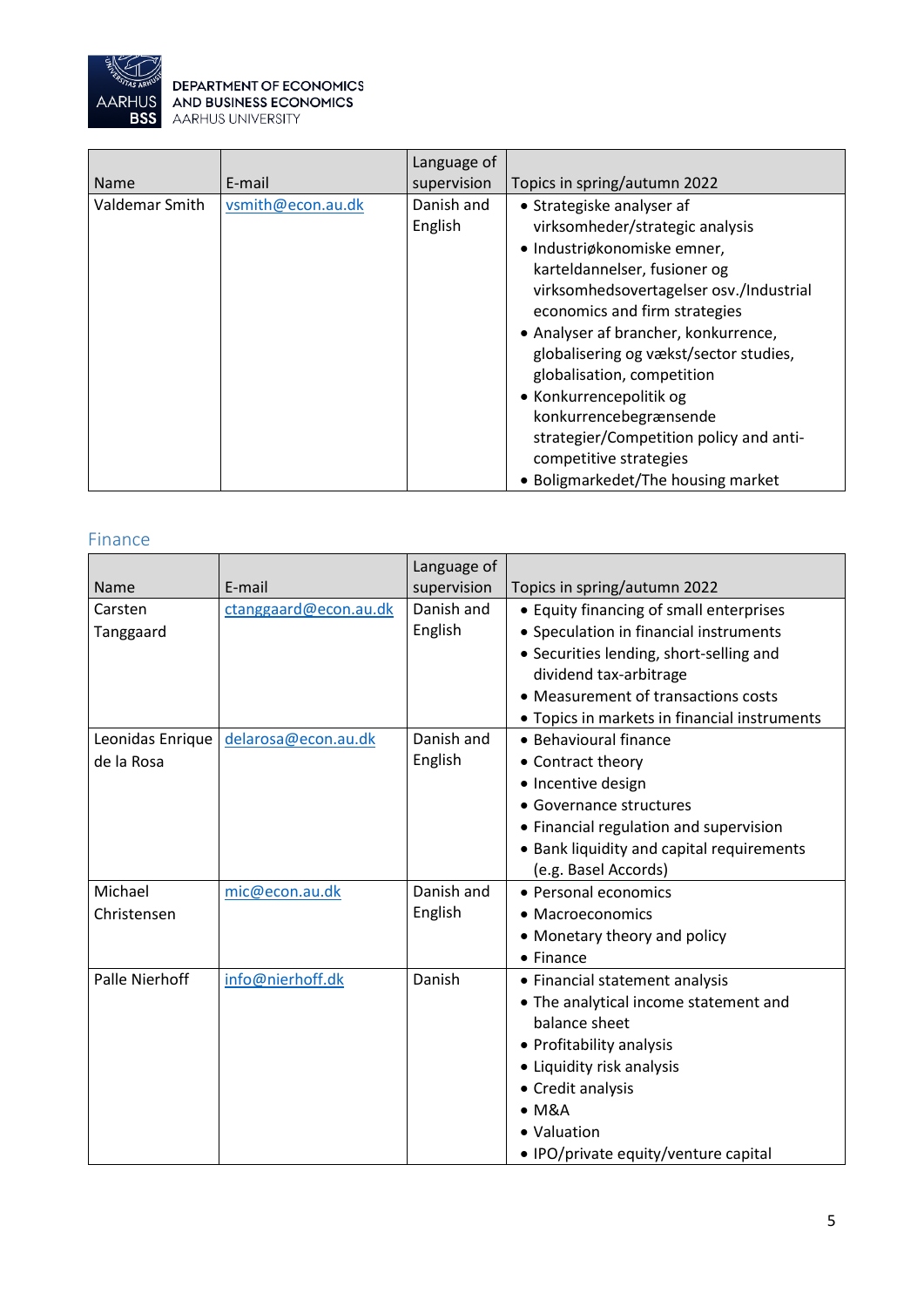

### <span id="page-5-0"></span>Operations and SCM

| Name                   | E-mail         | Language of<br>supervision | Topics in spring/autumn 2022                                                                                                                                                                                                 |
|------------------------|----------------|----------------------------|------------------------------------------------------------------------------------------------------------------------------------------------------------------------------------------------------------------------------|
| Erland Hejn<br>Nielsen | ehn@econ.au.dk | Danish and<br>English      | • Operations and supply chain management<br>(SCM), in particular demand management<br>as well as LEAN/production management<br>• Dynamic systems analysis, in particular<br>stochastic queuing systems and system<br>dynamic |

#### <span id="page-5-1"></span>Econometrics

|              |                    | Language of |                               |
|--------------|--------------------|-------------|-------------------------------|
| <b>Name</b>  | E-mail             | supervision | Topics in spring/autumn 2022  |
| Maria Humlum | mhumlum@econ.au.dk | Danish and  | • Economics of Education      |
|              |                    | English     | • Labour Economics            |
|              |                    |             | • Microeconometric Evaluation |
|              |                    |             | • Applied Microeconometrics   |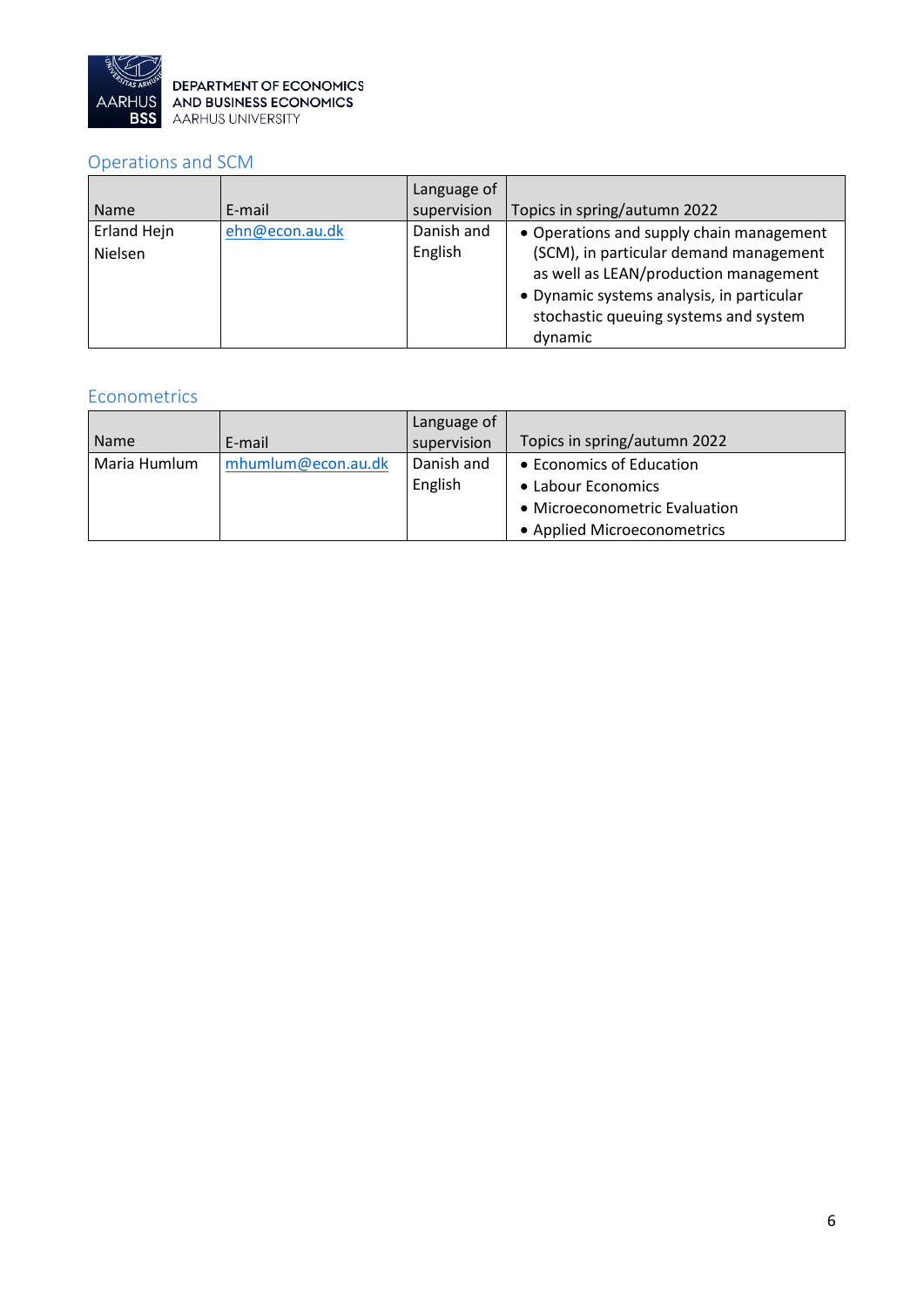

# <span id="page-6-0"></span>CM(jur.)

### <span id="page-6-1"></span>Accounting

|                |                  | Language of |                                       |
|----------------|------------------|-------------|---------------------------------------|
| Name           | E-mail           | supervision | Topics in spring/autumn 2022          |
| Finn Schøler   | fsc@econ.au.dk   | Danish and  | • Værdiansættelse                     |
|                |                  | English     | • Regnskabsanalyse                    |
|                |                  |             | • Eksternt årsregnskab                |
| Palle Nierhoff | info@nierhoff.dk | Danish      | • Financial statement analysis        |
|                |                  |             | • The analytical income statement and |
|                |                  |             | balance sheet                         |
|                |                  |             | • Profitability analysis              |
|                |                  |             | • Liquidity risk analysis             |
|                |                  |             | • Credit analysis                     |
|                |                  |             | $\bullet$ M&A                         |
|                |                  |             | • Valuation                           |
|                |                  |             | • IPO/private equity/venture capital  |

#### <span id="page-6-2"></span>Economics

|                |                   | Language of |                                             |
|----------------|-------------------|-------------|---------------------------------------------|
| <b>Name</b>    | E-mail            | supervision | Topics in spring/autumn 2022                |
| Alexander Koch | akoch@econ.au.dk  | Danish and  | • Microeconomic theory                      |
|                |                   | English     | • Contract theory                           |
|                |                   |             | • Behavioural theory                        |
| Allan Sørensen | allans@econ.au.dk | Danish and  | • International economics                   |
|                |                   | English     | • International trade                       |
|                |                   |             | • Industrial economics & industry dynamics  |
|                |                   |             | • Economics of globalization                |
| Anna Piil Damm | apd@econ.au.dk    | Danish and  | · Økonomiske analyser af                    |
|                |                   | English     | boligmarkedet/Economic analyses of          |
|                |                   |             | housing markets                             |
|                |                   |             | • Indvandring/Immigration                   |
|                |                   |             | • Kriminalitet/Crime                        |
|                |                   |             | • Arbejdsmarkedet/The (Danish) labour       |
|                |                   |             | market / Labour Economics                   |
|                |                   |             | · Uddannelse/Education                      |
|                |                   |             | • Economics of Migration                    |
|                |                   |             | • Urban Economics                           |
|                |                   |             | • Education Economics                       |
|                |                   |             | • Applied Microeconomics                    |
| Astrid Würtz   | awr@econ.au.dk    | Danish and  | • Family economics and family friendly      |
| Rasmussen      |                   | English     | policies                                    |
|                |                   |             | • Population economics                      |
|                |                   |             | • Labour economics and evaluation of labour |
|                |                   |             | market policies                             |
|                |                   |             | • Education                                 |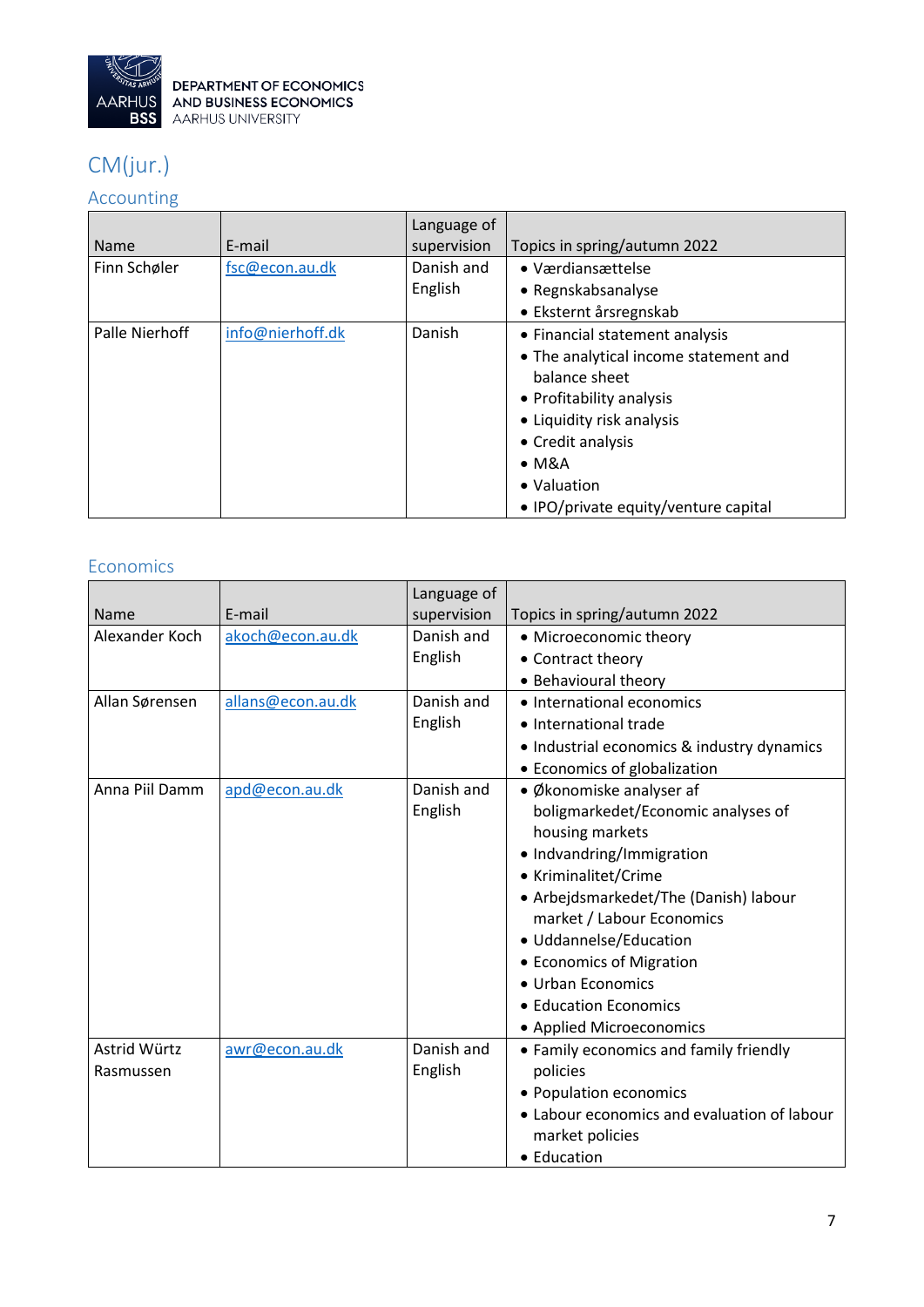

| supervision<br>E-mail<br>Topics in spring/autumn 2022<br>Name<br>Danish and<br>candersen@econ.au.dk<br>Carsten B.<br>• Social mobility<br>English<br>Andersen<br>• Health economics<br>• Non-market valuation<br>• Wind turbines<br>• Housing market<br>Christian<br>Danish and<br>chbj@econ.au.dk<br>• Economic Growth<br>English<br>Bjørnskov<br>• Political Economy<br>• Foreign Aid<br>Danish and<br>Helena Skyt<br>hnielsen@econ.au.dk<br>• Applied microeconometrics<br>English<br>Nielsen<br>• Economics of education<br>• Labour economics<br>Danish<br>jb@econ.au.dk<br>Jan Bentzen<br>· Bæredygtighed og miljøindikatorer<br>• Havvindmøller |
|--------------------------------------------------------------------------------------------------------------------------------------------------------------------------------------------------------------------------------------------------------------------------------------------------------------------------------------------------------------------------------------------------------------------------------------------------------------------------------------------------------------------------------------------------------------------------------------------------------------------------------------------------------|
|                                                                                                                                                                                                                                                                                                                                                                                                                                                                                                                                                                                                                                                        |
|                                                                                                                                                                                                                                                                                                                                                                                                                                                                                                                                                                                                                                                        |
|                                                                                                                                                                                                                                                                                                                                                                                                                                                                                                                                                                                                                                                        |
|                                                                                                                                                                                                                                                                                                                                                                                                                                                                                                                                                                                                                                                        |
|                                                                                                                                                                                                                                                                                                                                                                                                                                                                                                                                                                                                                                                        |
|                                                                                                                                                                                                                                                                                                                                                                                                                                                                                                                                                                                                                                                        |
|                                                                                                                                                                                                                                                                                                                                                                                                                                                                                                                                                                                                                                                        |
|                                                                                                                                                                                                                                                                                                                                                                                                                                                                                                                                                                                                                                                        |
|                                                                                                                                                                                                                                                                                                                                                                                                                                                                                                                                                                                                                                                        |
|                                                                                                                                                                                                                                                                                                                                                                                                                                                                                                                                                                                                                                                        |
|                                                                                                                                                                                                                                                                                                                                                                                                                                                                                                                                                                                                                                                        |
|                                                                                                                                                                                                                                                                                                                                                                                                                                                                                                                                                                                                                                                        |
|                                                                                                                                                                                                                                                                                                                                                                                                                                                                                                                                                                                                                                                        |
|                                                                                                                                                                                                                                                                                                                                                                                                                                                                                                                                                                                                                                                        |
| • Energiforbrug og transport                                                                                                                                                                                                                                                                                                                                                                                                                                                                                                                                                                                                                           |
| • Danmarks olie- og gasudvinding                                                                                                                                                                                                                                                                                                                                                                                                                                                                                                                                                                                                                       |
| · Energiforbrug og CO2-udledninger                                                                                                                                                                                                                                                                                                                                                                                                                                                                                                                                                                                                                     |
| Julia Nafziger<br>jnafziger@econ.au.dk<br>Danish and<br>• Behavioural economics                                                                                                                                                                                                                                                                                                                                                                                                                                                                                                                                                                        |
| English<br>• Experimental economics                                                                                                                                                                                                                                                                                                                                                                                                                                                                                                                                                                                                                    |
| • Applied micro theory                                                                                                                                                                                                                                                                                                                                                                                                                                                                                                                                                                                                                                 |
| • Incentives in organisations                                                                                                                                                                                                                                                                                                                                                                                                                                                                                                                                                                                                                          |
| · Industrial organization                                                                                                                                                                                                                                                                                                                                                                                                                                                                                                                                                                                                                              |
| Danish and<br>Iskipper@econ.au.dk<br>Lars Skipper<br>• Labour market policy evaluation                                                                                                                                                                                                                                                                                                                                                                                                                                                                                                                                                                 |
| English<br>• Applied microeconometrics                                                                                                                                                                                                                                                                                                                                                                                                                                                                                                                                                                                                                 |
| • Firm-based training and productivity                                                                                                                                                                                                                                                                                                                                                                                                                                                                                                                                                                                                                 |
| • Health economics                                                                                                                                                                                                                                                                                                                                                                                                                                                                                                                                                                                                                                     |
| Danish and<br>delarosa@econ.au.dk<br>Leonidas Enrique<br>• Information economics                                                                                                                                                                                                                                                                                                                                                                                                                                                                                                                                                                       |
| English<br>de la Rosa<br>• Game theory (e.g., signalling, screening)                                                                                                                                                                                                                                                                                                                                                                                                                                                                                                                                                                                   |
| • Psychology and economics                                                                                                                                                                                                                                                                                                                                                                                                                                                                                                                                                                                                                             |
| · Principal-agent models (hidden action,                                                                                                                                                                                                                                                                                                                                                                                                                                                                                                                                                                                                               |
| hidden information)                                                                                                                                                                                                                                                                                                                                                                                                                                                                                                                                                                                                                                    |
| • Incentives and motivation                                                                                                                                                                                                                                                                                                                                                                                                                                                                                                                                                                                                                            |
| mhumlum@econ.au.dk<br>Danish and<br>• Economics of Education<br>Maria Humlum                                                                                                                                                                                                                                                                                                                                                                                                                                                                                                                                                                           |
| English<br>• Labour Economics                                                                                                                                                                                                                                                                                                                                                                                                                                                                                                                                                                                                                          |
| • Microeconometric Evaluation                                                                                                                                                                                                                                                                                                                                                                                                                                                                                                                                                                                                                          |
| • Applied Microeconometrics                                                                                                                                                                                                                                                                                                                                                                                                                                                                                                                                                                                                                            |
| Danish and<br>Marianne<br>msimonsen@econ.au.dk<br>• Family economics                                                                                                                                                                                                                                                                                                                                                                                                                                                                                                                                                                                   |
| English<br>• Education economics<br>Simonsen                                                                                                                                                                                                                                                                                                                                                                                                                                                                                                                                                                                                           |
| • Labour economics                                                                                                                                                                                                                                                                                                                                                                                                                                                                                                                                                                                                                                     |
| • Policy evaluation                                                                                                                                                                                                                                                                                                                                                                                                                                                                                                                                                                                                                                    |
| • Applied microeconometrics                                                                                                                                                                                                                                                                                                                                                                                                                                                                                                                                                                                                                            |
| <b>Martin Paldam</b><br>Danish and<br>mpaldam@econ.au.dk<br>· Udviklingsøkonomi/Development                                                                                                                                                                                                                                                                                                                                                                                                                                                                                                                                                            |
| English<br>economics                                                                                                                                                                                                                                                                                                                                                                                                                                                                                                                                                                                                                                   |
| • Public Choice                                                                                                                                                                                                                                                                                                                                                                                                                                                                                                                                                                                                                                        |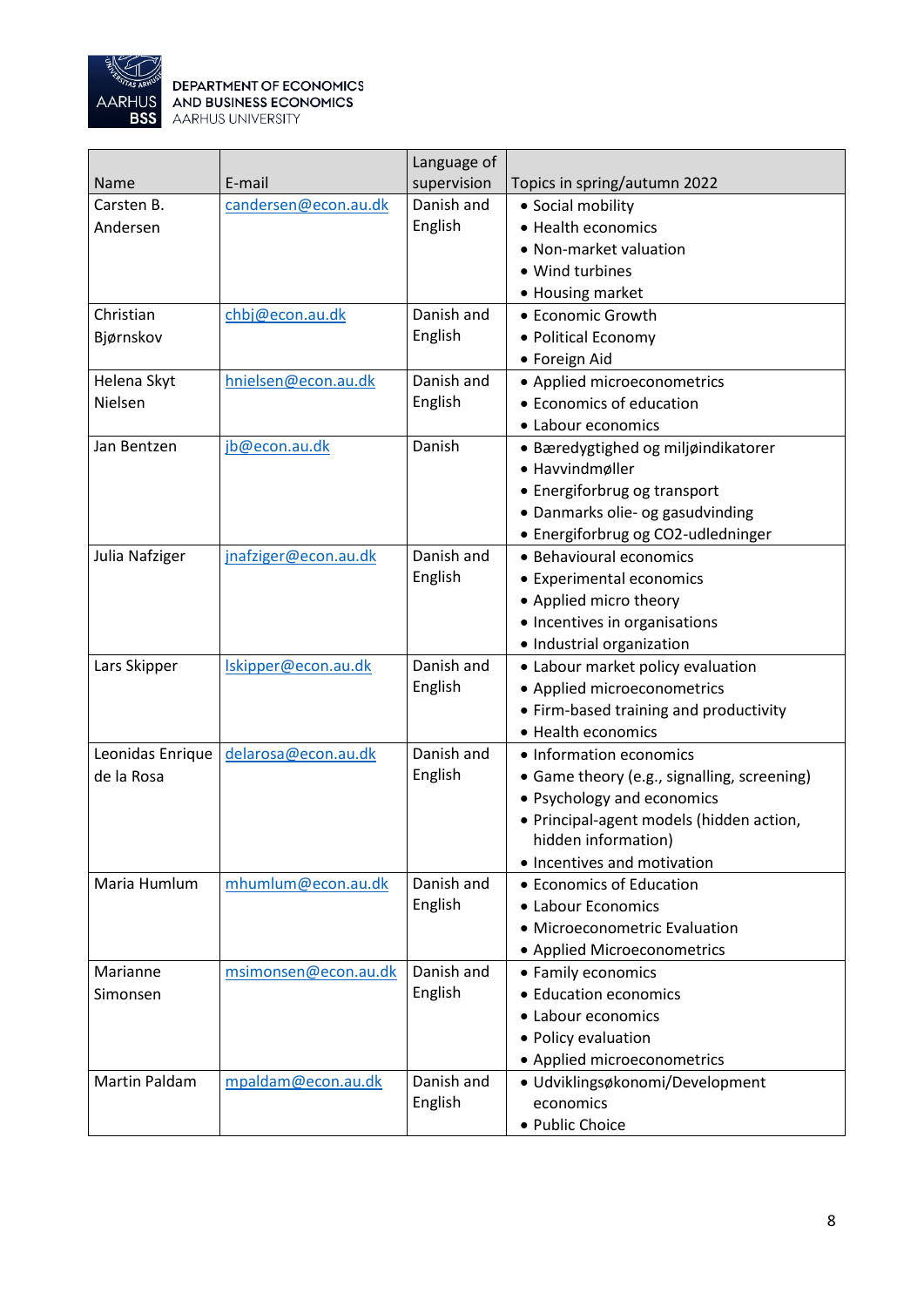

|                       |                      | Language of           |                                               |
|-----------------------|----------------------|-----------------------|-----------------------------------------------|
| Name                  | E-mail               | supervision           | Topics in spring/autumn 2022                  |
| <b>Mette Trier</b>    | mdamgaard@econ.au.dk | Danish and            | · Behavioural economics/adfærdsøkonomi        |
| Damgaard              |                      | English               | • Nudging/adfærdsdesign                       |
|                       |                      |                       | · Industrial Economics/industriøkonomi        |
|                       |                      |                       | • Cartel formation/karteldannelse             |
| Michael               | mic@econ.au.dk       | Danish and            | • Personal economics                          |
| Christensen           |                      | English               | • Macroeconomics                              |
|                       |                      |                       | • Monetary theory and policy                  |
|                       |                      |                       | $\bullet$ Finance                             |
| <b>Michael Svarer</b> | msvarer@econ.au.dk   | Danish and            | • Applied microeconometrics                   |
|                       |                      | English               | • Family economics                            |
|                       |                      |                       | • Housing economics                           |
|                       |                      |                       | • Labour economics                            |
| Mogens Dilling-       | dilling@econ.au.dk   | Danish and            | • Case studies                                |
| Hansen                |                      | English               | • Brancheanalyser/industry studies            |
|                       |                      |                       | • Analyse af konkret virksomhed/firm          |
|                       |                      |                       | performance                                   |
|                       |                      |                       | • Strategiske analyser/strategic analysis     |
|                       |                      |                       | · Industriøkonomiske emner/industrial         |
|                       |                      |                       | organisation                                  |
|                       |                      |                       | • Innovation/Research & Development           |
|                       |                      |                       | • Markedsanalyser/market research             |
|                       |                      |                       | • Kundetilfredshedsanalyser/customer          |
|                       |                      |                       | satisfaction                                  |
|                       |                      |                       | • Kvantitative analyser generelt/quantitative |
|                       |                      |                       | analysis in general                           |
| Nicola Maaser         | nmaaser@econ.au.dk   | English               | • Applied game theory                         |
|                       |                      |                       | • Applied micro theory                        |
|                       |                      |                       | • Experimental economics                      |
|                       |                      |                       | · Industrial organization                     |
|                       |                      |                       | • Political economy                           |
| Niels Nannerup        | nna@econ.au.dk       | Danish and            | • Applied microeconomics                      |
|                       |                      | English               | • Energy economics                            |
| Niels Peter Mols      | nmols@econ.au.dk     | Danish and            | • Transaction cost theory                     |
|                       |                      | English               | • Resource-based view of the firm             |
|                       |                      |                       | • Foreign entry mode                          |
|                       |                      |                       | · Make-or-buy analysis                        |
|                       |                      |                       | • Economic analysis of contracts              |
| Niels Skipper         | nskipper@econ.au.dk  | Danish and<br>English | • Health economics                            |
| Peter Jensen          | pje@econ.au.dk       | Danish and            | · Industriøkonomiske emner/Industrial         |
|                       |                      | English               | Organization                                  |
|                       |                      |                       | • Economics of Education                      |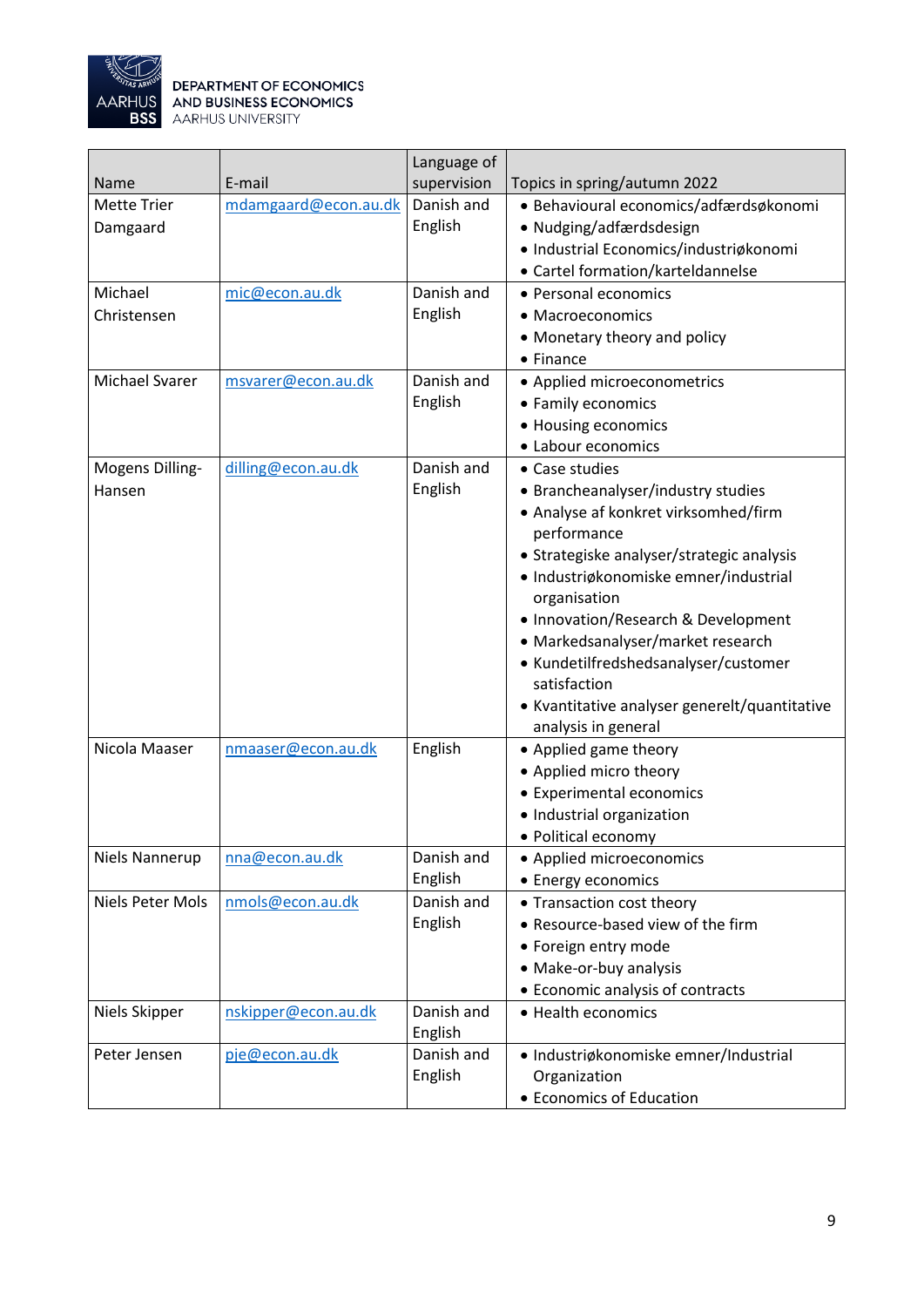

|                     |                    | Language of |                                                 |
|---------------------|--------------------|-------------|-------------------------------------------------|
| Name                | E-mail             | supervision | Topics in spring/autumn 2022                    |
| Philipp Schröder    | psc@econ.au.dk     | Danish and  | • International economics                       |
|                     |                    | English     | • Industrial economics and firm strategies      |
|                     |                    |             | • Globalisation/trade/FDI/migration             |
|                     |                    |             | • Global firms and internationalization         |
|                     |                    |             | • European economic issues                      |
|                     |                    |             | • Competition policy                            |
|                     |                    |             | • Economic policy (euro, fiscal, debt, reforms) |
|                     |                    |             | • Country studies                               |
|                     |                    |             | • Sector studies                                |
| Rune Majlund        | rvejlin@econ.au.dk | Danish and  | • Search and Matching models                    |
| Vejlin              |                    | English     | • Topics in labour economics                    |
|                     |                    |             | • Unemployment durations and labour             |
|                     |                    |             | market policies                                 |
|                     |                    |             | • Wage inequality                               |
| <b>Tor Eriksson</b> | tor@econ.au.dk     | Danish and  | • Asian economies (esp. China, Japan)           |
|                     |                    | English     | • Personnel economics (economic analysis of     |
|                     |                    |             | wage and HRM politics within firms and          |
|                     |                    |             | organizations)                                  |
|                     |                    |             | • Understanding differences in performance      |
|                     |                    |             | between individuals or firms or countries       |
|                     |                    |             | • International labour markets                  |
|                     |                    |             | • Incentive systems in firms and                |
|                     |                    |             | organizations - what works, what not and        |
|                     |                    |             | why?                                            |
|                     |                    |             | • Empirical human resource management           |
|                     |                    |             | • Corporate performance differences             |
| Valdemar Smith      | vsmith@econ.au.dk  | Danish and  | • Strategiske analyser af                       |
|                     |                    | English     | virksomheder/strategic analysis                 |
|                     |                    |             | · Industriøkonomiske emner,                     |
|                     |                    |             | karteldannelser, fusioner og                    |
|                     |                    |             | virksomhedsovertagelser osv./Industrial         |
|                     |                    |             | economics and firm strategies                   |
|                     |                    |             | • Analyser af brancher, konkurrence,            |
|                     |                    |             | globalisering og vækst/sector studies,          |
|                     |                    |             | globalisation, competition                      |
|                     |                    |             | • Konkurrencepolitik og                         |
|                     |                    |             | konkurrencebegrænsende                          |
|                     |                    |             | strategier/Competition policy and anti-         |
|                     |                    |             | competitive strategies                          |
|                     |                    |             | · Boligmarkedet/The housing market              |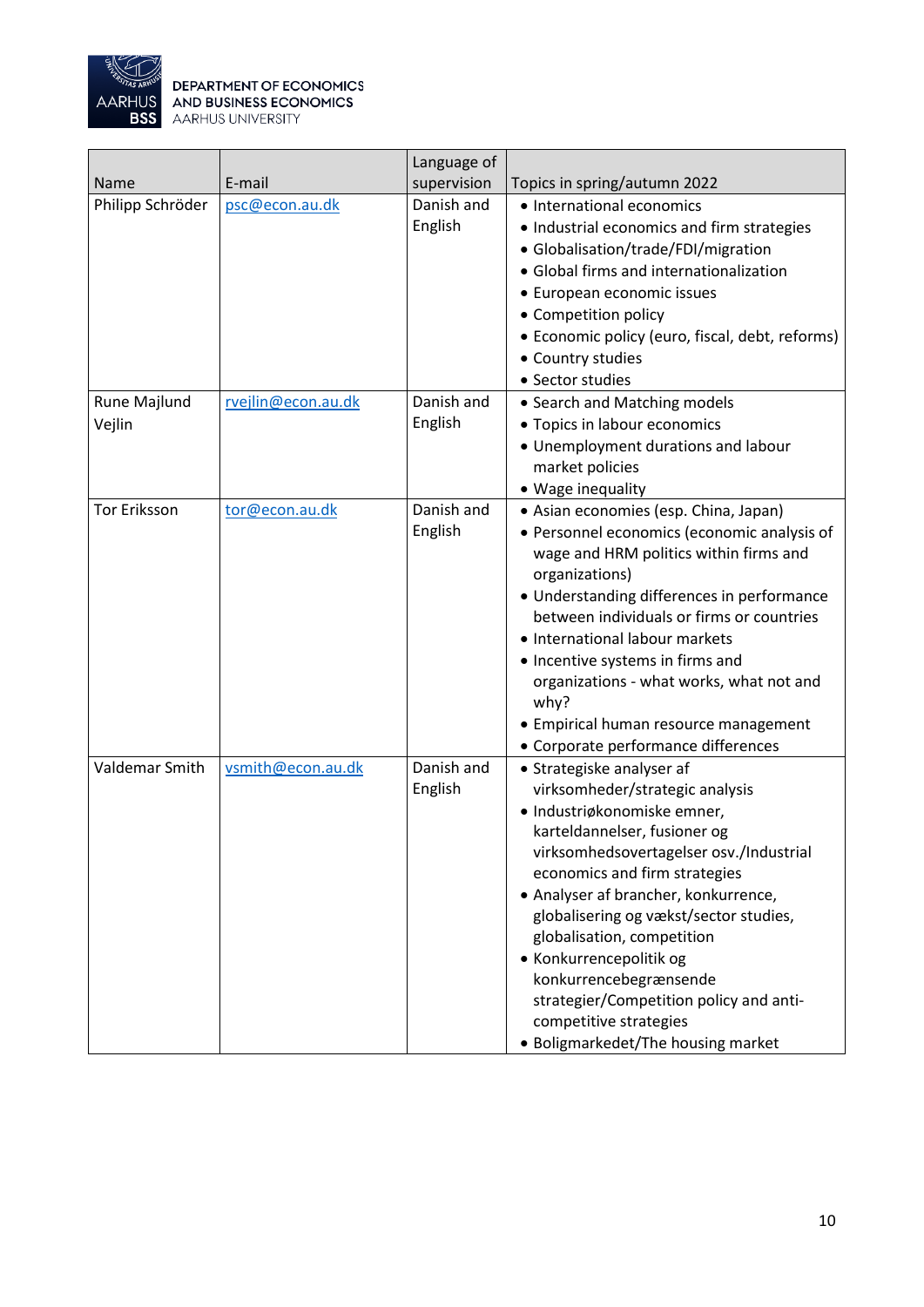

#### <span id="page-10-0"></span>Finance

|                  |                       | Language of |                                              |
|------------------|-----------------------|-------------|----------------------------------------------|
| Name             | E-mail                | supervision | Topics in spring/autumn 2022                 |
| Carsten          | ctanggaard@econ.au.dk | Danish and  | • Equity financing of small enterprises      |
| Tanggaard        |                       | English     | • Speculation in financial instruments       |
|                  |                       |             | • Securities lending, short-selling and      |
|                  |                       |             | dividend tax-arbitrage                       |
|                  |                       |             | • Measurement of transactions costs          |
|                  |                       |             | • Topics in markets in financial instruments |
| Leonidas Enrique | delarosa@econ.au.dk   | Danish and  | • Behavioural finance                        |
| de la Rosa       |                       | English     | • Contract theory                            |
|                  |                       |             | • Incentive design                           |
|                  |                       |             | • Governance structures                      |
|                  |                       |             | • Financial regulation and supervision       |
|                  |                       |             | • Bank liquidity and capital requirements    |
|                  |                       |             | (e.g. Basel Accords)                         |
| Michael          | mic@econ.au.dk        | Danish and  | • Personal economics                         |
| Christensen      |                       | English     | • Macroeconomics                             |
|                  |                       |             | • Monetary theory and policy                 |
|                  |                       |             | $\bullet$ Finance                            |
| Palle Nierhoff   | info@nierhoff.dk      | Danish      | • Financial statement analysis               |
|                  |                       |             | • The analytical income statement and        |
|                  |                       |             | balance sheet                                |
|                  |                       |             | • Profitability analysis                     |
|                  |                       |             | • Liquidity risk analysis                    |
|                  |                       |             | • Credit analysis                            |
|                  |                       |             | • M&A                                        |
|                  |                       |             | • Valuation                                  |
|                  |                       |             | • IPO/private equity/venture capital         |

### <span id="page-10-1"></span>Operations and SCM

<span id="page-10-2"></span>

| <b>Name</b>            | E-mail         | Language of<br>supervision | Topics in spring/autumn 2022                                                                                                                                                                                                 |
|------------------------|----------------|----------------------------|------------------------------------------------------------------------------------------------------------------------------------------------------------------------------------------------------------------------------|
| Erland Hejn<br>Nielsen | ehn@econ.au.dk | Danish and<br>English      | • Operations and supply chain management<br>(SCM), in particular demand management<br>as well as LEAN/production management<br>• Dynamic systems analysis, in particular<br>stochastic queuing systems and system<br>dynamic |